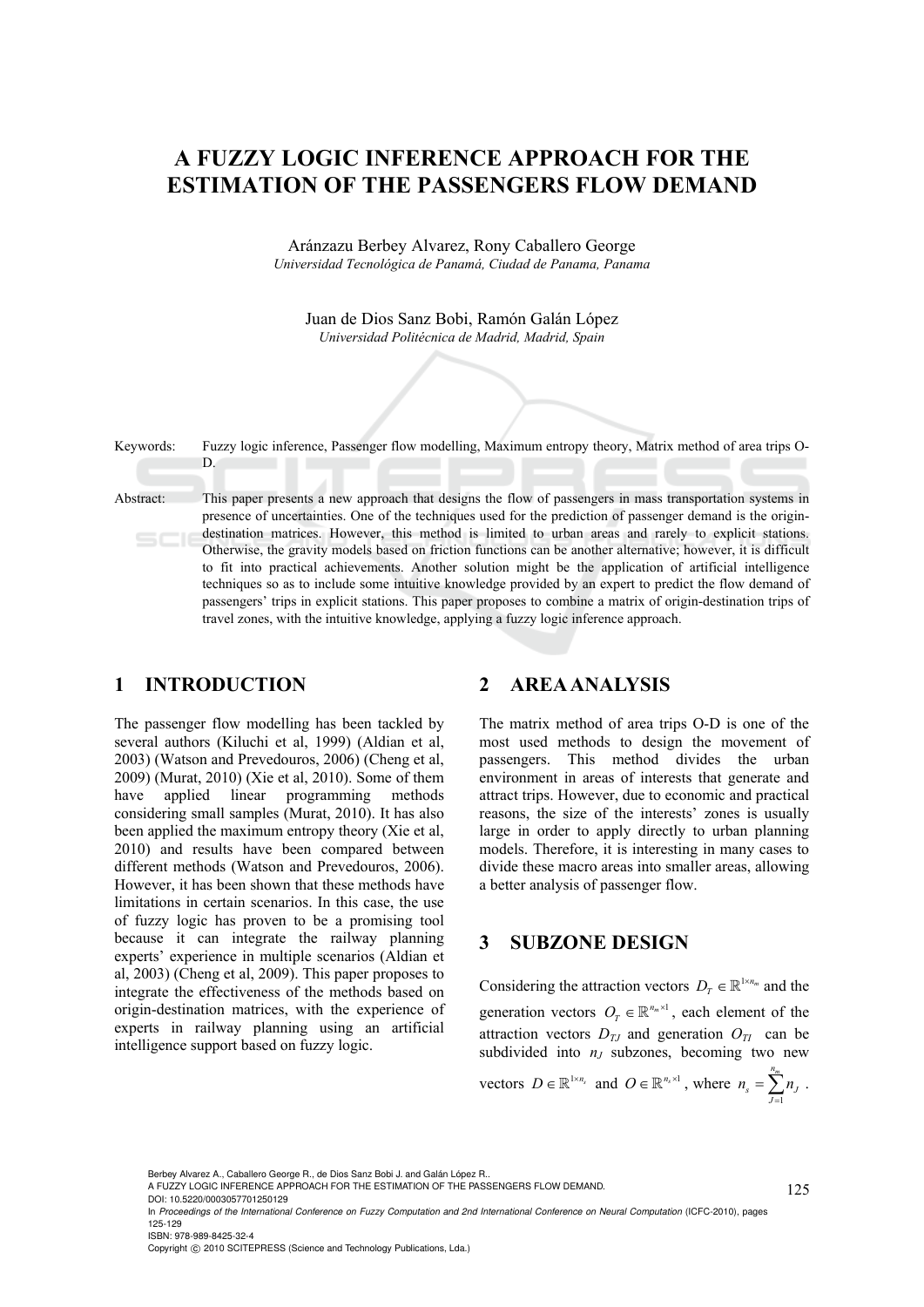Therefore, the macro areas matrix  $T \in \mathbb{R}^{n_m \times n_m}$  is subdivided at the same time, obtaining sub-zone matrix  $M \in \mathbb{R}^{n_s \times n_s}$ . Consequently, it can be shown that every element of the attraction and the generation vectors, as well as the macro area and the subzone matrices must meet with:

$$
D_{TJ} = \sum_{j=1+m_B(J)}^{m_E(J)} D_j
$$
 (1)

$$
O_{TI} = \sum_{i=1+m_B(I)}^{m_E(I)} O_i
$$
 (2)

$$
T_{LJ} = \sum_{i=1+m_B(I)}^{m_E(I)} \sum_{j=1+m_B(J)}^{m_E(J)} M_{ij}
$$
(3)

$$
A_j = \sum_{i=1}^{n_s} M_{ij} \quad \forall j = 1 \cdots n_s \tag{4}
$$

$$
B_i = \sum_{j=1}^{n_s} M_{ij} \ \forall i = 1 \cdots n_s \tag{5}
$$

where

$$
m_{B}\left(x\right) = \sum_{K=1}^{x} n_{K-1} \tag{6}
$$

$$
m_E(x) = \sum_{K=1}^{x} n_K
$$
 (7)

$$
n_0 = 0 \tag{8}
$$

To obtain a subzone model, a system is governed by the principle of maximum entropy would be applied. However, this model can be improved by incorporating information by an expert, even if this is inaccurate; this supposition is done with the aim to improve the approximation, and it means to apply the principle of maximum entropy. The information can be included using techniques based on artificial intelligence and more specifically based on fuzzy logic.

We have to apply the following steps to set up the subzone model:

- a)  $T_{II}$ ,  $O_{TI}$  and  $D_{TI}$  have little uncertainty within the same planning horizon.
- b) Every element of the vector  $O_i$  and  $D_i$ , corresponding to a subzone  $\boldsymbol{i}$  or  $\boldsymbol{j}$ , that is part of the macro area *I* or *J* respectively, can be represented as a function of  $O_{\mathcal{I}}$  or  $D_{IJ}$  vectors of the macro area in which it is contained, and by a potential function with exponents  $C_{DJ}$  or  $C_{Qi}$ .

$$
D_j = \frac{2^{\frac{1}{\ln 2}C_{D_j}}}{n_J \sum_{k=1+m_B(J)}^{m_E(J)} 2^{\frac{1}{\ln 2}C_{Dk}}} D_{TJ}
$$
(9)

$$
O_i = \frac{2^{\frac{1}{\ln 2}C_{oi}}}{n_i \sum_{k=1+m_B(J)}^{m_E(J)} 2^{\frac{1}{\ln 2}C_{oi}}} O_{TI}
$$
(10)

c) Every element of the trip matrix  $M_{ii}$ corresponding to the subzones *i*, *j* and that is part of the macro area *I*, *J* respectively, can be represented as a function of  $T_{IJ}$  and by a potential function with exponent  $C_{Mi}$ .

$$
M_{ij} = \frac{2^{\frac{1}{\ln 2}C_{Mij}}}{n_{i}n_{j}} \sum_{r=1+m_{B}(l)}^{\frac{m_{E}(l)}{2}} \sum_{s=1+m_{B}(l)}^{\frac{1}{m_{E}(l)}} 2^{\frac{1}{\ln 2}C_{Mrs}} T_{Lj}
$$
(11)

d)  $C_{Dj}$ ,  $C_{Oi}$  and  $C_{Mij}$  come from a fuzzy inference engine based on the experience of an expert.

It is important to note that the exponents  $C_{Di}$  and  $C_{0i}$  are related to the relative level of importance of the station in a given planning horizon. If these exponents are zero, the estimation becomes the estimation by maximum entropy, whereas if you have a negative or positive number it corresponds to a station with low or high demand respectively.

On the other hand the exponent  $C_{Mij}$  establishes the relative level of importance of the passenger flow between two stations. Here, the estimation using the maximum entropy also corresponds for a value equal to zero, and a negative or positive number corresponds to a flow of low or high demand respectively.

## **4 FUZZY INFERENCE ENGINE**

The exponents  $C_{Di}$ ,  $C_{Di}$  and  $C_{Mij}$  can be designed using the help of fuzzy logic. In this particular case it seems reasonable to use triangular membership functions (Figure 1). These exponents can be estimated not only considering the proximity of the station by major population centres, such as: residential areas, industrial estates, hospitals, schools and shopping centres, but also with the presence of transport interchanges.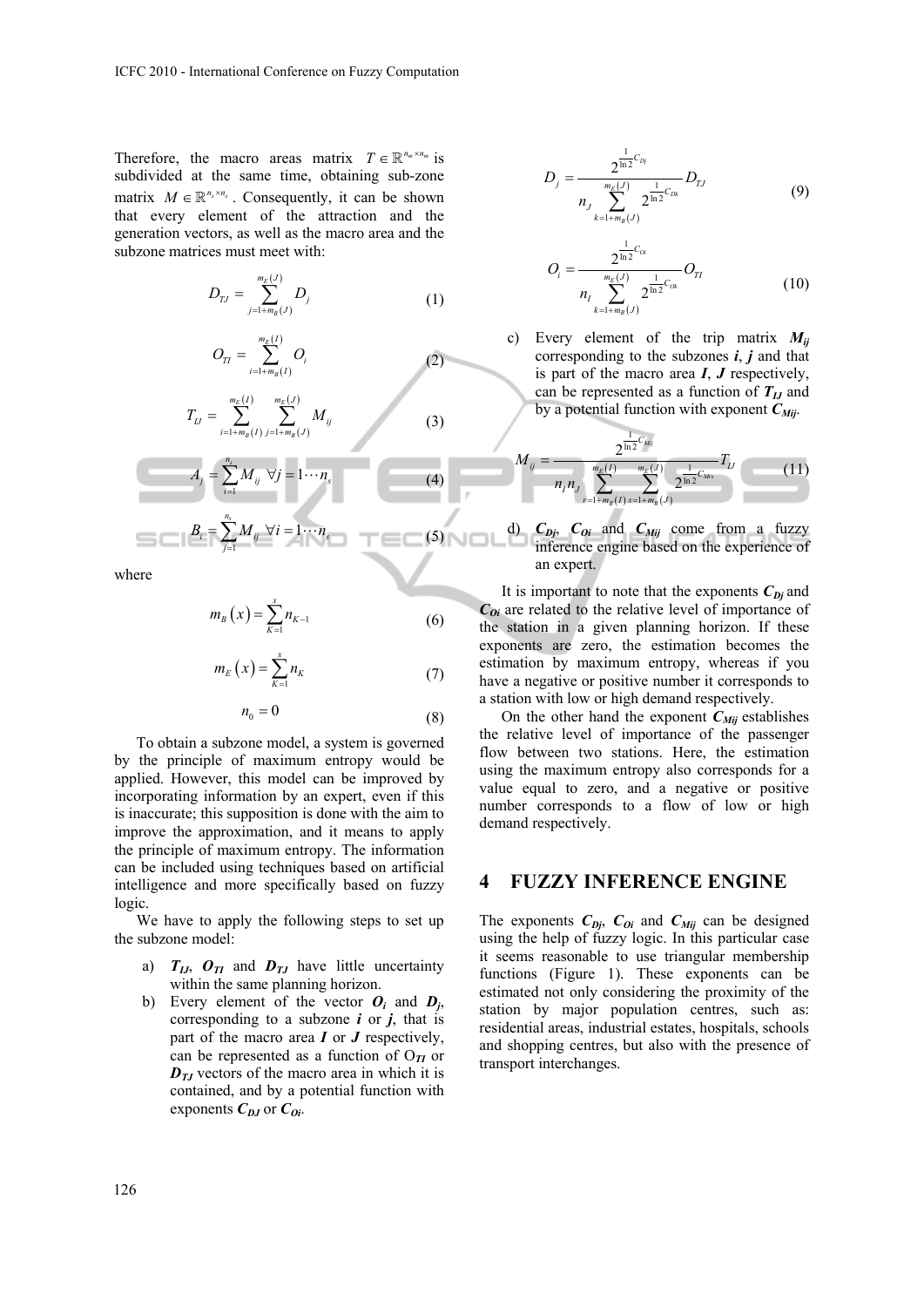

Figure 1: Starting fully logic functions for  $C_{Di}$ ,  $C_{Oi}$  y  $C_{Mij}$ .

## **5 PROPOSED ARGORITHM**

- a) Estimate the exponents  $C_{Di}$ ,  $C_{0i}$  and  $C_{Mij}$  $\Box$  basing on the inaccurate available information.
- b) Estimate the trip attraction and generation vectors *D* and *O*, for the stations using,

$$
D_j = \frac{2^{\frac{1}{\ln 2}C_{Dj}}}{n_j \sum_{k=1+m_B(J)}^{\frac{n_E(J)}{2}} 2^{\frac{1}{\ln 2}C_{Dk}}} D_{TJ}
$$
(12)

$$
O_i = \frac{2^{\frac{1}{\ln 2}C_{oi}}}{n_1 \sum_{k=1+m_B(J)}^{m_E(J)} 2^{\frac{1}{\ln 2}C_{oi}}} O_{TI}
$$
(13)

c) Estimate the trip matrix  $M_{ij}$ , using,

$$
M_{ij} = \frac{2^{\frac{1}{\ln 2}C_{Mij}}}{n_{i}n_{j}} \sum_{r=1+m_{B}(I)}^{m_{E}(I)} \sum_{s=1+m_{B}(J)}^{m_{E}(J)} 2^{\frac{1}{\ln 2}C_{Mrs}} T_{IJ}
$$
(14)

d) Thus it is checked if

$$
O_i = \sum_{j=1}^{n_s} M_{ij} \ \forall i = 1 \cdots n_s. \quad \text{Consequently, if}
$$

$$
\left|\sum_{j=1}^{n_{\rm s}} M_{ij} - O_i\right| < \varepsilon \text{ is met for a given value, it}
$$

is accepted. Meanwhile, if not, the values of the matrix elements are corrected with

$$
M_{ij} \leftarrow \frac{O_i M_{ij}}{\sum_{j=1}^{n_s} M_{ij}} \tag{15}
$$

e) It is checked if  $D_j = \sum_{i=1}^{n_s} M_{ij} \ \forall j = 1 \cdots n_s$  $D_i = \sum M_{ii}$   $\forall j = 1 \cdots n$  $=\sum_{i=1}^{s} M_{ij}$   $\forall j=1\cdots n_{s}$ . Consequently, if  $\sum_{i=1}^{n_s}$  $\sum_{i=1}^{M}$  *i*  $\sum_{j}$  $|M_{ii} - D_{i}| < \varepsilon$  $\sum_{i=1}^{5} M_{ij}$  –  $D_j$  <  $\varepsilon$  is met, it is accepted. Meanwhile, if not, the values

of the matrix elements are corrected with

$$
M_{ij} \leftarrow \frac{D_j M_{ij}}{\sum_{i=1}^{n_s} M_{ij}} \tag{16}
$$

f) It is checked if 
$$
T_{IJ} = \sum_{i=1+m_B(I)}^{m_E(I)} \sum_{j=1+m_B(J)}^{m_E(J)} M_{ij}
$$
 for all *i*, *j*, *I*, *J*. Consequently if, 
$$
\left| \sum_{i=1+m_B(I)}^{m_E(I)} \sum_{j=1+m_B(J)}^{m_E(J)} M_{ijm} - T_{IJ} \right| < \varepsilon_m
$$
 is met, it is

accepted. Meanwhile, if not, the values of the matrix elements are corrected with

$$
M_{ij} \leftarrow \frac{T_{IJ} M_{ij}}{\sum_{i=1+m_B(I)}^{m_E(I)} \sum_{j=1+m_B(J)}^{m_E(J)} M_{ij}}
$$
(17)

g) Go back to step d, if tolerances are not met.

## **6 RESULTS FOR SIMULATED DATA**

The following case illustrates how the proposed algorithm works. Let's consider the railway network topology shown in Figure 2. In this case it is known from previous studies that the mobility preferences among three regions so-called A, B and C, but without giving any specific details concerning the connection preferences between specific stations. The region A has the stations E1, E2 and E3; the region B has the stations E4, E5, E6 and E7; and the region C has only two stations E8 and E9.

O-D matrix between these regions is known and it is described below: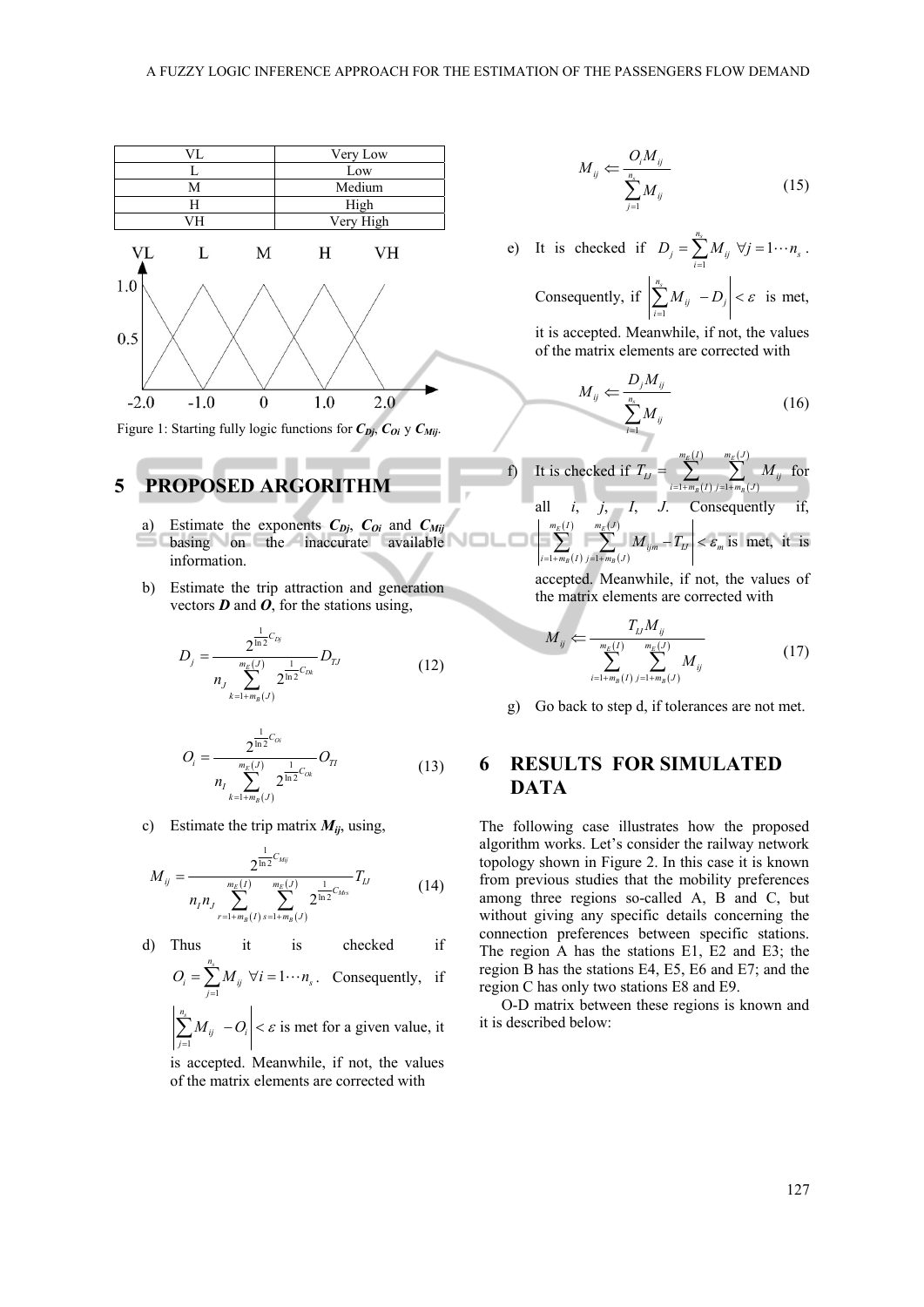Table 1: O-D matrix between the regions.



We have to consider the estimated subzones exponents' vectors

$$
C_D = \begin{bmatrix} A & A & M & A & M & M & M & M & B \end{bmatrix},
$$
  
\n
$$
C_o = \begin{bmatrix} A & M & M & A & M & M & A & M & B \end{bmatrix}
$$

and the exponents matrix,

|  |  |  |  | $C_D = \begin{bmatrix} A & M & A & M & M & M & MA & MB \\ A & B & M & M & B & M & B & MB \\ A & A & M & B & B & B & M & MB \\ M & M & B & M & M & M & M & B \\ M & M & B & A & M & M & M & MB \\ M & M & B & A & M & M & M & MB \\ A & A & M & MA & A & A & A & B \\ A & A & M & A & A & M & A & MA \\ B & B & MB & MB & MB & MB & MB & MA \end{bmatrix}$ |
|--|--|--|--|-----------------------------------------------------------------------------------------------------------------------------------------------------------------------------------------------------------------------------------------------------------------------------------------------------------------------------------------------------------|

After, applying the proposed algorithm, we obtain the following matrix OD,

Table 2: Resulting O-D matrix using the proposed algorithm.

| $\mathbf{0}$ | 2945.4   | 1142.1       | 1667.2   | 433.1        | 575.7    | 486.1    | 4203.5   | 85.9     |
|--------------|----------|--------------|----------|--------------|----------|----------|----------|----------|
| 2051.3       | $\Omega$ | 381.6        | 557.1    | 289.4        | 192.4    | 324.9    | 351.2    | 28.7     |
| 1467.9       | 1408.6   | $\mathbf{0}$ | 398.7    | 103.6        | 137.7    | 116.2    | 502.6    | 41.1     |
| 2036.9       | 1954.6   | 7579         | $\theta$ | 295.3        | 392.6    | 331.5    | 872.9    | 142.7    |
| 1978.7       | 1898.8   | 736.3        | 552.2    | $\mathbf{0}$ | 381.3    | 322      | 847.9    | 69.3     |
| 1853.7       | 1778.8   | 689.8        | 1034.6   | 268.7        | $\theta$ | 301.7    | 794.4    | 64.9     |
| 4903.1       | 4705     | 1824.4       | 2736.4   | 710.8        | 9449     | $\theta$ | 2101.1   | 171.8    |
| 8445.1       | 8104     | 3142.4       | 3292.4   | 1710.5       | 1136.9   | 1920     | $\Omega$ | 783.6    |
| 1234.6       | 1184.7   | 4594         | 240.6    | 125          | 166.2    | 140.3    | 350.4    | $\Omega$ |

Which is compared to the original test matrix

#### Table 3: Original test matrix.

| $\theta$ | 2585     | 1155     | 920      | 543      | 460      | 485      | 3247     | 211      |
|----------|----------|----------|----------|----------|----------|----------|----------|----------|
| 1769     | $\theta$ | 653      | 510      | 322      | 306      | 353      | 538      | 151      |
| 1704     | 1531     | $\theta$ | 519      | 302      | 267      | 295      | 901      | 165      |
| 2282     | 2194     | 1012     | $\theta$ | 465      | 401      | 440      | 844      | 231      |
| 1972     | 1935     | 832      | 687      | $\theta$ | 441      | 496      | 828      | 179      |
| 2049     | 2064     | 946      | 778      | 519      | $\theta$ | 598      | 789      | 212      |
| 3953     | 4127     | 1752     | 1554     | 1009     | 884      | $\theta$ | 1557     | 425      |
| 7308     | 7405     | 3766     | 3018     | 1617     | 1398     | 1556     | $\theta$ | 805      |
| 1447     | 1440     | 1204     | 343      | 263      | 264      | 263      | 329      | $\theta$ |

We can see that the results for the dominant values of the matrix are approximated; obviously the errors are due to the uncertain information coming from the expert, but still much lower than using the approximation for maximum entropy.

Table 4: Resulting O-D matrix using the maximum entropy method.

| $\Omega$ | 1181.2   | 1228.4   | 526.2    | 353.4    | 438.1          | 351.4    | 2011.1   | 540.3    |
|----------|----------|----------|----------|----------|----------------|----------|----------|----------|
| 2153.9   | $\Omega$ | 1183.9   | 507.2    | 681.1    | 422.2          | 677.4    | 484.6    | 520.8    |
| 1774.2   | 1875.5   | $\Omega$ | 417.8    | 280.5    | 347.8          | 279      | 798.3    | 857.9    |
| 1915.8   | 2025.2   | 2106.1   | $\theta$ | 593.9    | 736.3          | 590.7    | 522.6    | 1123.2   |
| 2069.3   | 2187.5   | 2274.9   | 477.7    | $\theta$ | 795.3          | 638      | 564.4    | 606.6    |
| 2001.9   | 2116.2   | 2200.7   | 924.2    | 620.6    | $\overline{0}$ | 617.2    | 546      | 586.8    |
| 1970.7   | 2083.2   | 2166.4   | 909.8    | 610.9    | 757.4          | $\theta$ | 537.5    | 577.7    |
| 3243.1   | 3428.3   | 3565.2   | 1129.6   | 1517.1   | 940.4          | 1508.8   | $\theta$ | 885.8    |
| 3907.4   | 4130.5   | 4295.4   | 680.5    | 913.9    | 1133           | 908.9    | 248.2    | $\bf{0}$ |

Making a comparison of the percentage of the errors of both methods shows that the method of the proposed algorithm presents a certain amount of errors lower than the highest entropy method. Hereunder is the matrix that arises from the proposed algorithm.

Table 5: Percentage errors using the proposed algorithm.

|          | $-13,94$ | 1.12     | $-81,22$ | 20,24   | $-25,15$ | $-0.23$  | $-29,46$ | 59.29 |
|----------|----------|----------|----------|---------|----------|----------|----------|-------|
| $-15,96$ |          | 41,56    | $-9,24$  | 10,12   | 37,12    | 7,96     | 34,72    | 80,99 |
| 13,86    | 7,99     |          | 23,18    | 65,70   | 48,43    | 60,61    | 44,22    | 75,09 |
| 10,74    | 10,91    | 25,11    |          | 36,49   | 2,09     | 24,66    | $-3,42$  | 38,23 |
| $-0.34$  | 1,87     | 11,50    | 19,62    |         | 13,54    | 35,08    | $-2,40$  | 61,28 |
| 9.53     | 13,82    | 27,08    | $-32,98$ | 48,23   |          | 49,55    | $-0.68$  | 69,39 |
| $-24,03$ | $-14,01$ | $-4, 13$ | $-76,09$ | 29,55   | $-6,89$  |          | $-34,95$ | 59,58 |
| $-15,56$ | $-9,44$  | 16,56    | $-9.09$  | $-5,78$ | 18,68    | $-23.39$ |          | 2,66  |
| 14,68    | 17,73    | 61,84    | 29,85    | 52,47   | 37,05    | 46,65    | $-6,50$  |       |

Meanwhile the matrix that arises from the highest entropy method provides higher percentage errors in some cells, even 100 to 200 percent.

Table 6: Percentage errors using the maximum entropy method.

|           | 54,31     | $-6,35$    | 42,80    | 34,92     | 4,76      | 27,55     | 38,06 | $-156,07$ |
|-----------|-----------|------------|----------|-----------|-----------|-----------|-------|-----------|
| $-21,76$  |           | $-81,30$   | 0,55     | $-111,52$ | $-37,97$  | $-91,90$  | 9.93  | $-244.90$ |
| $-4,12$   | $-22,50$  |            | 19,50    | 7,12      | $-30.26$  | 5,42      | 11,40 | -419,94   |
| 16,05     | 7,69      | $-108, 11$ |          | $-27,72$  | $-83,62$  | $-34,25$  | 38,08 | $-386,23$ |
| $-4.93$   | $-13,05$  | $-173,43$  | 30.47    |           | $-80.34$  | $-28,63$  | 31.84 | $-238,88$ |
| 2,30      | $-2,53$   | $-132,63$  | $-18,79$ | $-19.58$  |           | $-3.21$   | 30,80 | $-176,79$ |
| 50.15     | 49,52     | $-23,65$   | 41,45    | 39,45     | 14.32     |           | 65,48 | $-35,93$  |
| 55,62     | 53,70     | 5,33       | 62,57    | 6,18      | 32,73     | 3,03      |       | $-10,04$  |
| $-170.03$ | $-186.84$ | $-256.76$  | $-98.40$ | $-247.49$ | $-329.17$ | $-245.59$ | 24.56 |           |